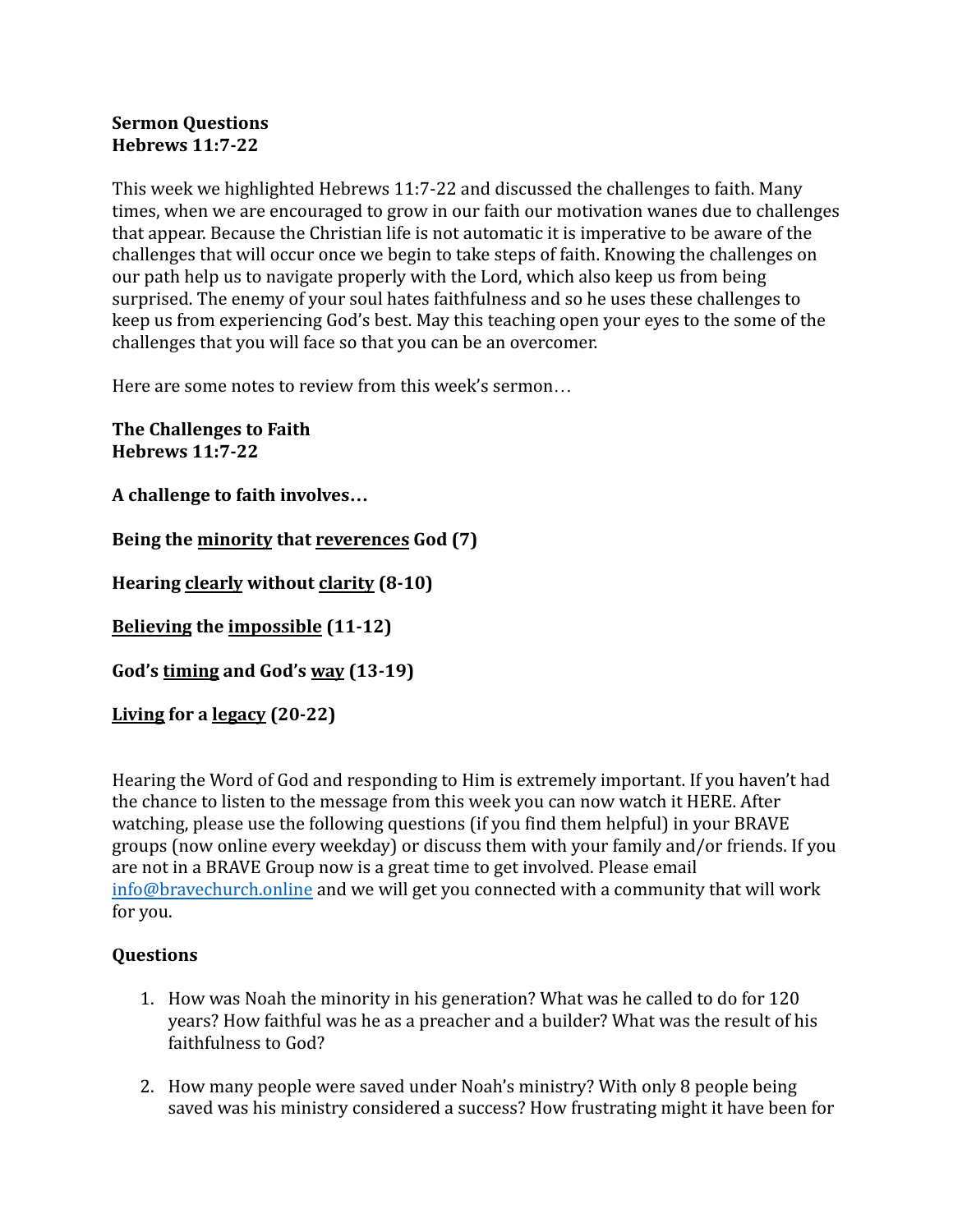Noah to preach for 120 years and see nobody outside of his family ever repent and turn to God?

- 3. How are you going to live as the minority in this world in your reverence for God? What challenges are presented when you live completely for God in your home? School? Work? Neighborhood? Clubs? Teams? Etc.? How comfortable are you being the minority? Why is a great local church important and necessary when you are living as the minority in the world?
- 4. What does it mean to hear clearly without clarity? When God clearly talks to us what does He wants us to do? Why does God NOT provide perfect clarity in all things right away? How does clarity come?
- 5. What does it mean that God provides enough clarity for the next step? What does it mean that God provides enough wisdom for you to remain dependent? What does it mean that God directs us uniquely so that we cannot plan every move?
- 6. How have you been hearing the Lord? What step of faith has he been prompting you to make? Is there something you need to stop doing, start doing or start doing differently? Who in your life do you trust to tell what God is showing you?
- 7. What does it mean to believe the impossible? Why as a Christian should we believe the impossible? What makes it difficult to believe the impossible? How have you been taught in your life to NOT believe the impossible? How have you been taught in the church NOT to believe the impossible?
- 8. What impossibility should you begin to trust God for presently? What makes trusting God for this impossibility a good thing? How can you begin to pray differently for this situation?
- 9. Why should we pray for the salvation of others? For the healing of others? For the deliverance of others? Does this mean God saves, heals and delivers everybody? Then why should we pray and trust for these things?
- 10. Why is it important to trust God's timing and God's ways? How does his timing often differ from ours? How do the ways of God often differ from ours? Why should we trust Him?
- 11. Can you think of a situation where God didn't answer in the timing and way that you wanted, but it actually turned out better? If God's timing and ways are better than ours, why do we have a difficult time trusting Him?
- 12. What does it mean to live for a legacy? How is this different than just leaving money or possessions for our posterity? How is God's vision for our lives greater than what God does in and through our lives? What does it mean to live for God until we see Him face to face?